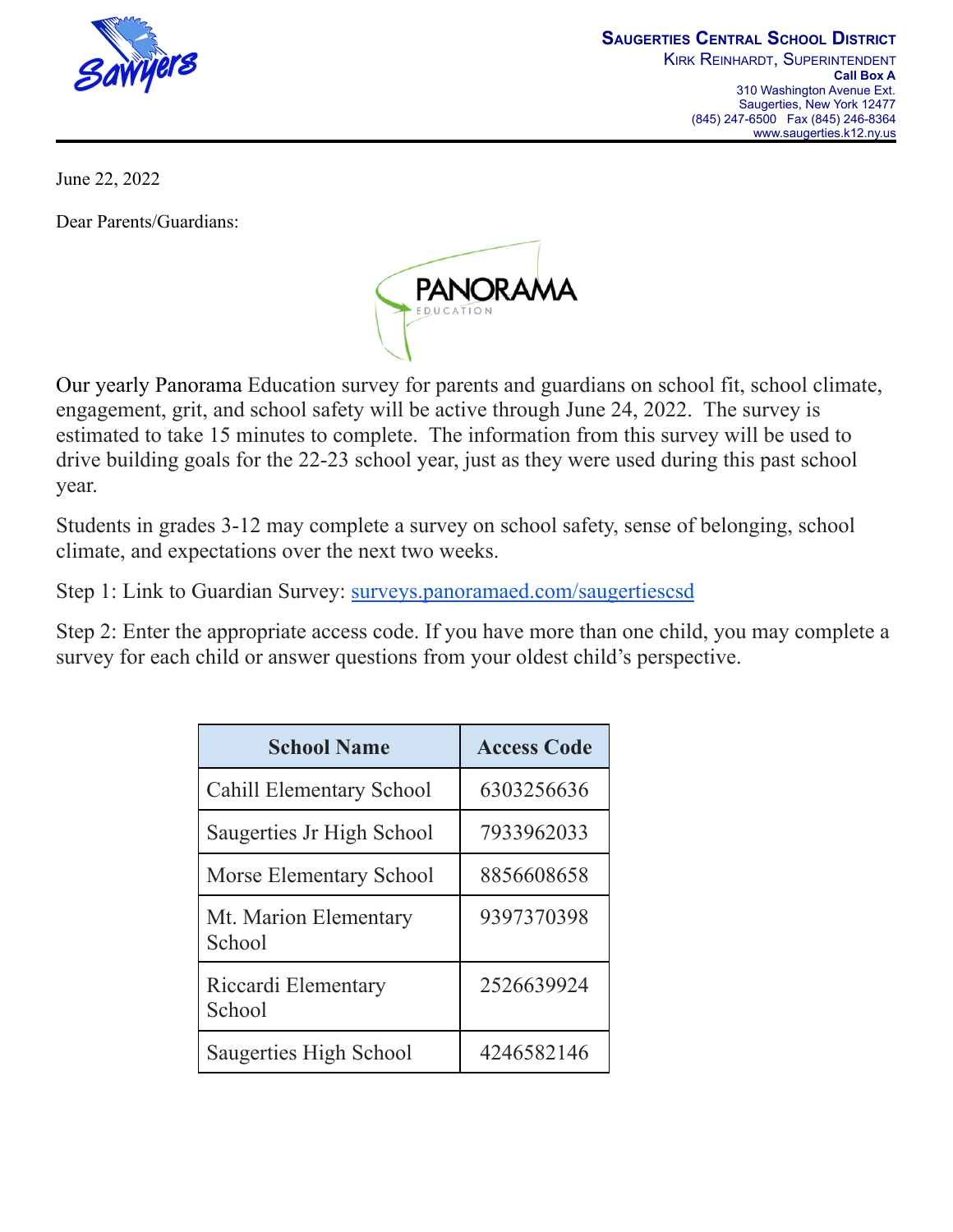

## **COVID-19 Test Kits Available**

## **Is someone in your family a close contact with someone who tested positive for COVID-19? Is someone in your family experiencing COVID-19 Symptoms?**

If so, please call (845) 247-6550 x9005 to arrange to pick up a free test kit. Free test kits can be picked up in the Superintendent's Office.

## **Questions on Quarantining and Isolation?**

**NYS Approach to Isolation and Quarantine:<https://coronavirus.health.ny.gov/new-york-state-contact-tracing>**

| <b>Building</b> | <b>Tested Positive</b><br><b>NEW TODAY</b> | <b>Previously</b><br><b>Tested Positive and in Isolation</b> | <b>Notes</b> |
|-----------------|--------------------------------------------|--------------------------------------------------------------|--------------|
| Cahill          |                                            |                                                              |              |
| Morse           |                                            |                                                              |              |
| Mt. Marion      | 1 Student                                  |                                                              |              |
| Riccardi        |                                            |                                                              |              |
| Jr. High        |                                            |                                                              |              |
| Sr. High        |                                            | 1 Staff                                                      |              |
| District        |                                            |                                                              |              |

Sincerely,

Kirk Reinhardt Superintendent